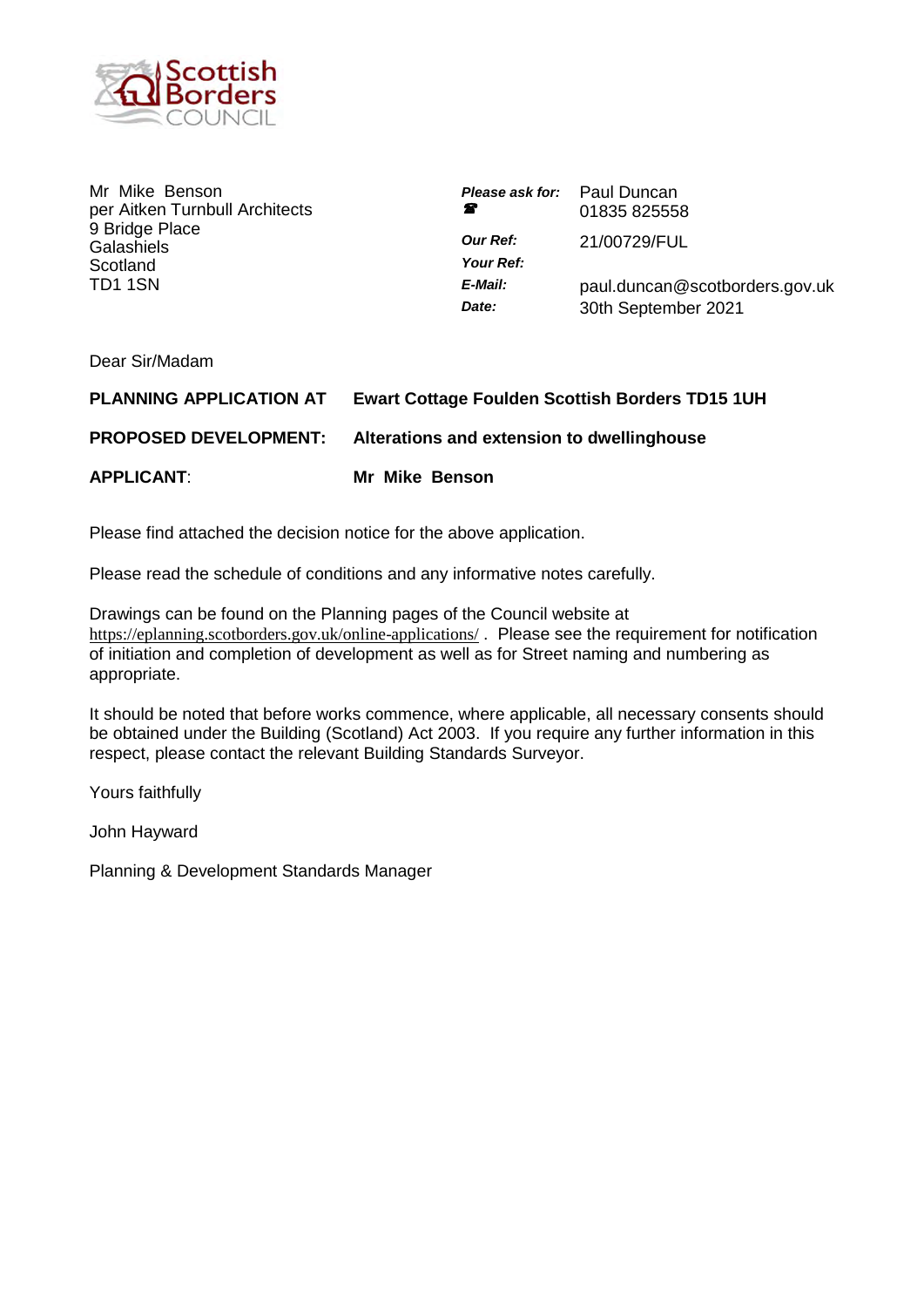

# **TOWN AND COUNTRY PLANNING (SCOTLAND) ACT 1997 (as amended)**

# **Town and Country Planning (Development Management Procedure) (Scotland) Regulations 2013**

# Application for Planning Permission **Reference : 21/00729/FUL**

#### **To : Mr Mike Benson per Aitken Turnbull Architects 9 Bridge Place Galashiels Scotland TD1 1SN**

With reference to your application validated on **6th May 2021** for planning permission under the Town and Country Planning (Scotland) Act 1997 (as amended) for the following development :-

**Proposal : Alterations and extension to dwellinghouse** 

# **at : Ewart Cottage Foulden Scottish Borders TD15 1UH**

The Scottish Borders Council hereby **grant planning permission** in accordance with the approved plan(s) and the particulars given in the application and in accordance with Section 58 of the Town and Country Planning (Scotland) Act 1997 (as amended), subject to the following direction:

• That the development to which this permission relates must be commenced within three years of the date of this permission.

And subject to the conditions on the attached schedule imposed by the Council for the reasons stated

**Dated 16th September 2021 Planning and Regulatory Services Environment and Infrastructure Council Headquarters Newtown St Boswells MELROSE TD6 0SA**

> **John Hayward Planning & Development Standards Manager**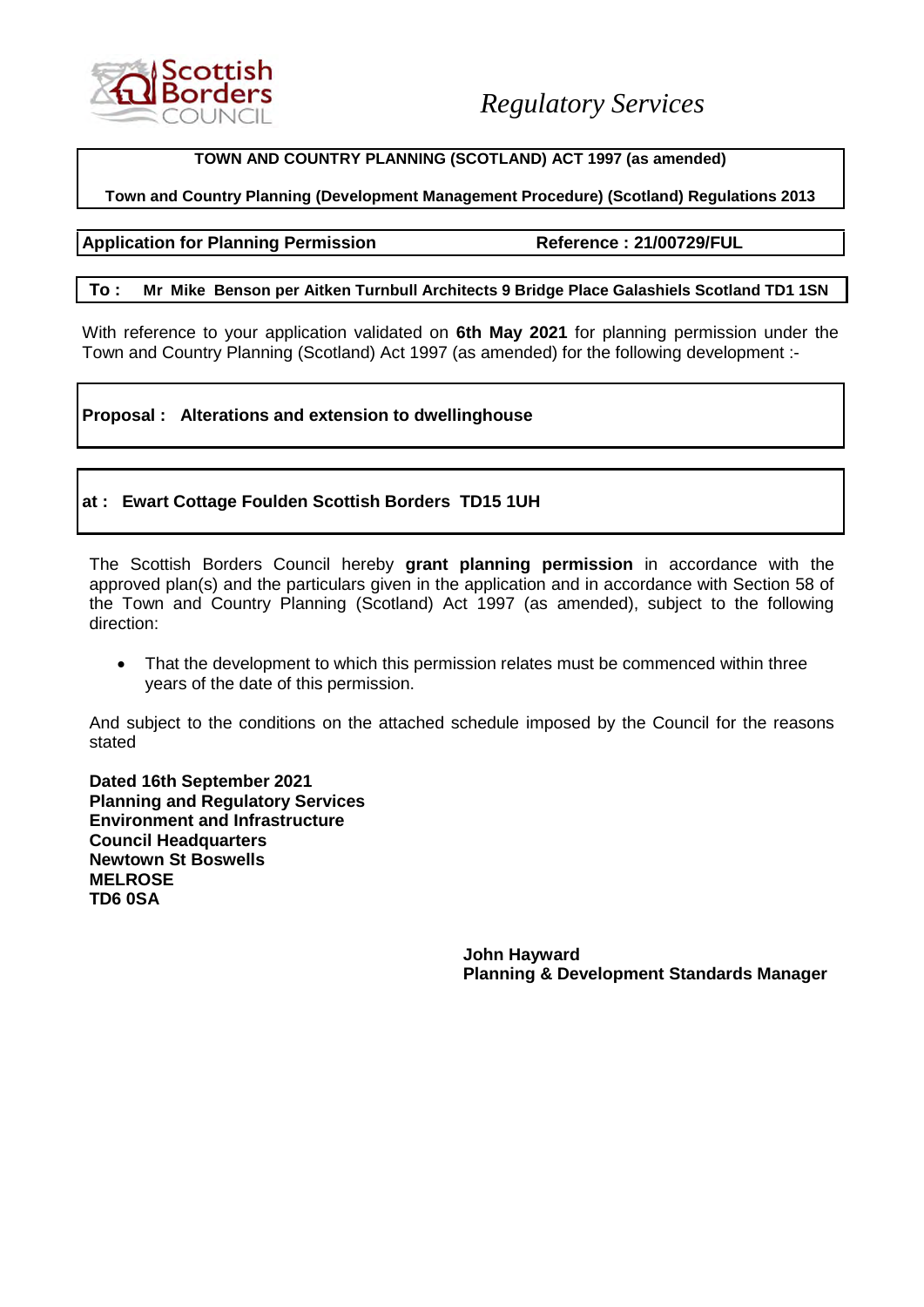

#### **APPLICATION REFERENCE : 21/00729/FUL**

# **Schedule of Plans and Drawings Approved:**

| <b>Plan Ref</b> | <b>Plan Type</b>            | <b>Plan Status</b> |
|-----------------|-----------------------------|--------------------|
| PL-104          | Location Plan               | Approved           |
| PL-101          | Proposed Plans & Elevations | Approved           |
| PL-102          | Proposed Roof Plan          | Approved           |

#### **REASON FOR DECISION**

Subject to compliance with the schedule of conditions, the development will accord with the relevant provisions of the Local Development Plan 2016 and there are no material considerations that would justify a departure from these provisions.

#### **SCHEDULE OF CONDITIONS**

- 1 The development hereby permitted shall not be carried out otherwise than in complete accordance with the plans and specifications approved by the Planning Authority. Reason: To ensure that the development is carried out in accordance with the approved details.
- 2 Notwithstanding the description of the materials in the application, no development shall be commenced until precise details of the materials to be used in the construction of the external walls and roofs of the buildings have been submitted to and approved in writing by the Planning Authority, and thereafter no development shall take place except in strict accordance with those details. Reason: The materials require further consideration to ensure a satisfactory form of development, which contributes appropriately to its setting.
- 3 Prior to the commencement of development, details of measures to obscure the glazing of the first floor east elevation WC window shall be submitted to the Planning Authority for written approval. Thereafter, upon occupation, all such agreed measures shall be in place, and thereafter, the agreed measures shall be so retained and maintained, in perpetuity. Reason: To protect the privacy of neighbouring properties.
- 4 Notwithstanding the details shown on the drawings hereby approved, the extension hereby approved shall leave a minimum of 2.15m headroom between the level of the existing walkway to the rear of Ewart Cottage and the lowest part of the extension located directly above the walkway, unless where otherwise agreed in writing by the Planning Authority. Reason: To secure control over the design of the extension hereby approved, in the interests of neighbouring amenity.

# **FOR THE INFORMATION OF THE APPLICANT**

N.B: This permission does not include any consent, approval or licence necessary for the proposed development under the building regulations or any other statutory enactment and the development should not be commenced until all consents are obtained.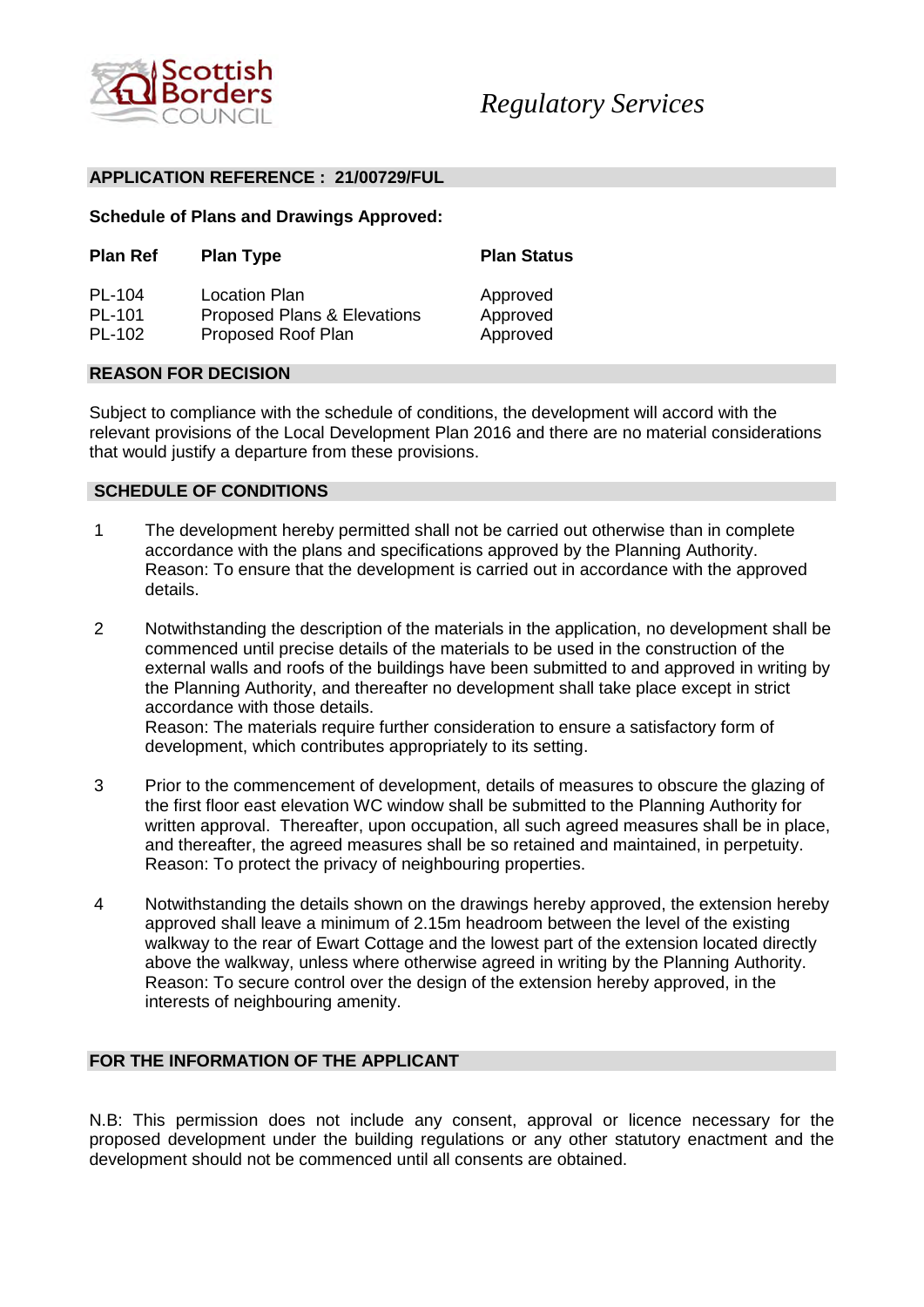

Under The Control of Pollution Act 1974, the Council recommends the following hours for noisy construction-related work: Monday-Friday 0700-1900 Saturday 0800-1300 Sunday and Public Holidays - no permitted work (except by prior agreement with the Council)

Contractors will be expected to adhere to the measures contained in BS 5228:2009 "Code of Practice for Noise and Vibration Control on Construction and Open Sites".

For more information or to make a request to carry out works outside the above hours, please contact an Environmental Health Officer at the Council.

# **Notice of Initiation of Development**

Section 27 of the Town and Country Planning (Scotland) Act 1997 (as amended) requires that any person who has been granted planning permission (including planning permission in principle) and intends to start development must, once they have decided the date they will start work on the development, inform the planning authority of that date as soon as is practicable. A form is available on the Council's website for this purpose.

# **Notice of Completion of Development**

Section 27B of the Town and Country Planning (Scotland) Act 1997 (as amended) requires that any person who completes a development for which planning permission (including planning permission in principle) has been given must, as soon as practicable after doing so, give notice of completion to the planning authority.

When planning permission is granted for phased development then under section 27B(2) the permission is to be granted subject to a condition that as soon as practicable after each phase, other than the last, is completed, the person carrying out the development is to give notice of that completion to the planning authority.

In advance of carrying out any works it is recommended that you contact Utility Bodies whose equipment or apparatus may be affected by any works you undertake. Contacts include:

Transco, Susiephone Department, 95 Kilbirnie Street, Glasgow, G5 8JD Scottish Power, Riccarton Mains Road, Currie, Edinburgh, EH14 5AA Scottish Water, Developer Services, 419 Balmore Road, Possilpark, Glasgow G22 6NU British Telecom, National Notice Handling Centre, PP404B Telecom House, Trinity Street, Stoke on Trent, ST1 5ND Scottish Borders Council, Street Lighting Section, Council HQ, Newtown St Boswells, Melrose, TD6 0SA Cable & Wireless, 1 Dove Wynd, Strathclyde Business Park, Bellshill, ML4 3AL BP Chemicals Ltd, PO Box 21, Bo'ness Road, Grangemouth, FK2 9XH THUS, Susiephone Department, 4<sup>th</sup> Floor, 75 Waterloo Street, Glasgow, G2 7BD Susiephone System – **0800 800 333** 

If you are in a Coal Authority Area (Carlops or Newcastleton), please contact the Coal Authority at the following address: The Coal Authority 200 Lichfield Lane, Berry Hill, Mansfield, Nottinghamshire NG18 4RG.

If the applicant is aggrieved by the decision of the Planning Authority to refuse planning permission for or approval required by a condition in respect of the proposed development, or to grant